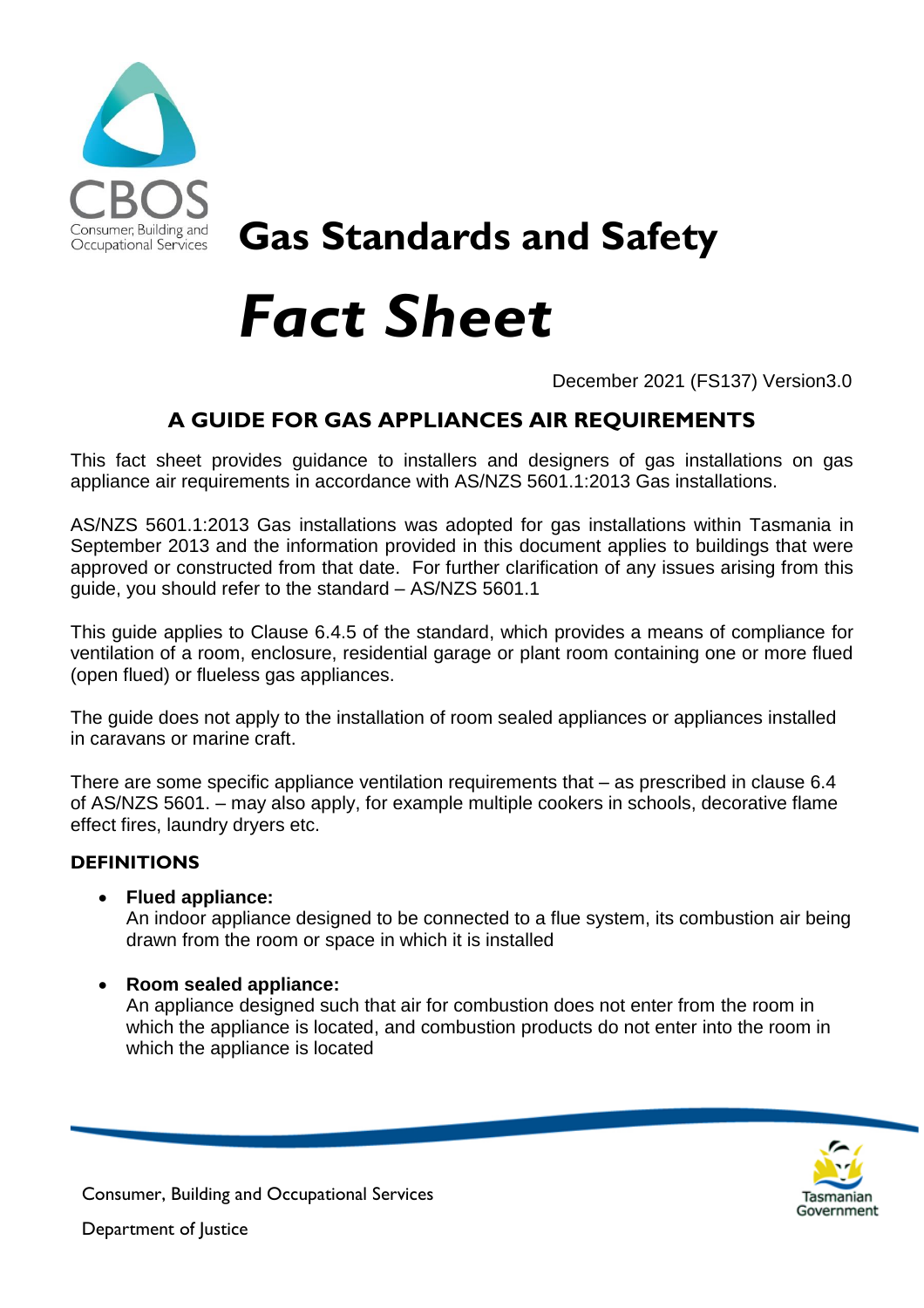- **Flueless appliance:**
	- An appliance designed to operate without a flue
- **Open Flue:** A flue system containing a draft diverter or canopy

#### **Draft diverter:**

A device, without moving parts, which can be part of the appliance or fitted in the flue of an appliance for isolating the combustion system from the effects of pressure changes in the flue

#### **Enclosure:**

A compartment, an enclosed area or a partitioned off space primarily used for the installation of a gas appliance, gas cylinder, meter, gas pressure regulator or other associated equipment

#### **Residential garage:**

A garage located at a residential premises. This does not include communal carparking areas or garages used for commercial purposes

#### **Plant room:**

A room designed to accommodate one or more gas appliances, or other equipment, in which the gas appliances can be maintained. This room is normally not occupied or frequented for extended periods.

#### **SPECIAL REQUIREMENTS FLUELESS SPACE HEATERS**

As a result of the inherit risks associated with flueless space heaters the 2013 version of AS 5601.1 requires a minimum relationship of the MJ/h rating of any heater and volume of the room in which the heater is installed.. Ventilation is not considered as a risk mitigation measure and as a result no flueless space heater can be installed if it exceeds the specified MJ/ $m<sup>3</sup>$  prescribed by clause 6.4.6 of AS/NZS 5601.1.

#### **QUICK CONNECT DEVICES (BAYONET POINTS)**

No connection point for a hose assembly of any type is to be located in a residential garage – Clause 5.9.2 of AS 5601.1 prohibits it.

Gasfitters installing internal bayonet points should advise the owner/occupier of the maximum MJ/hr allowable consumption for any flueless space heater in comparison to the room size in which the quick connect device is installed. Refer to clause 6.4.6 of AS/NZS 5601.1 to determine the maximum MJ/h per cubic metre of room volume.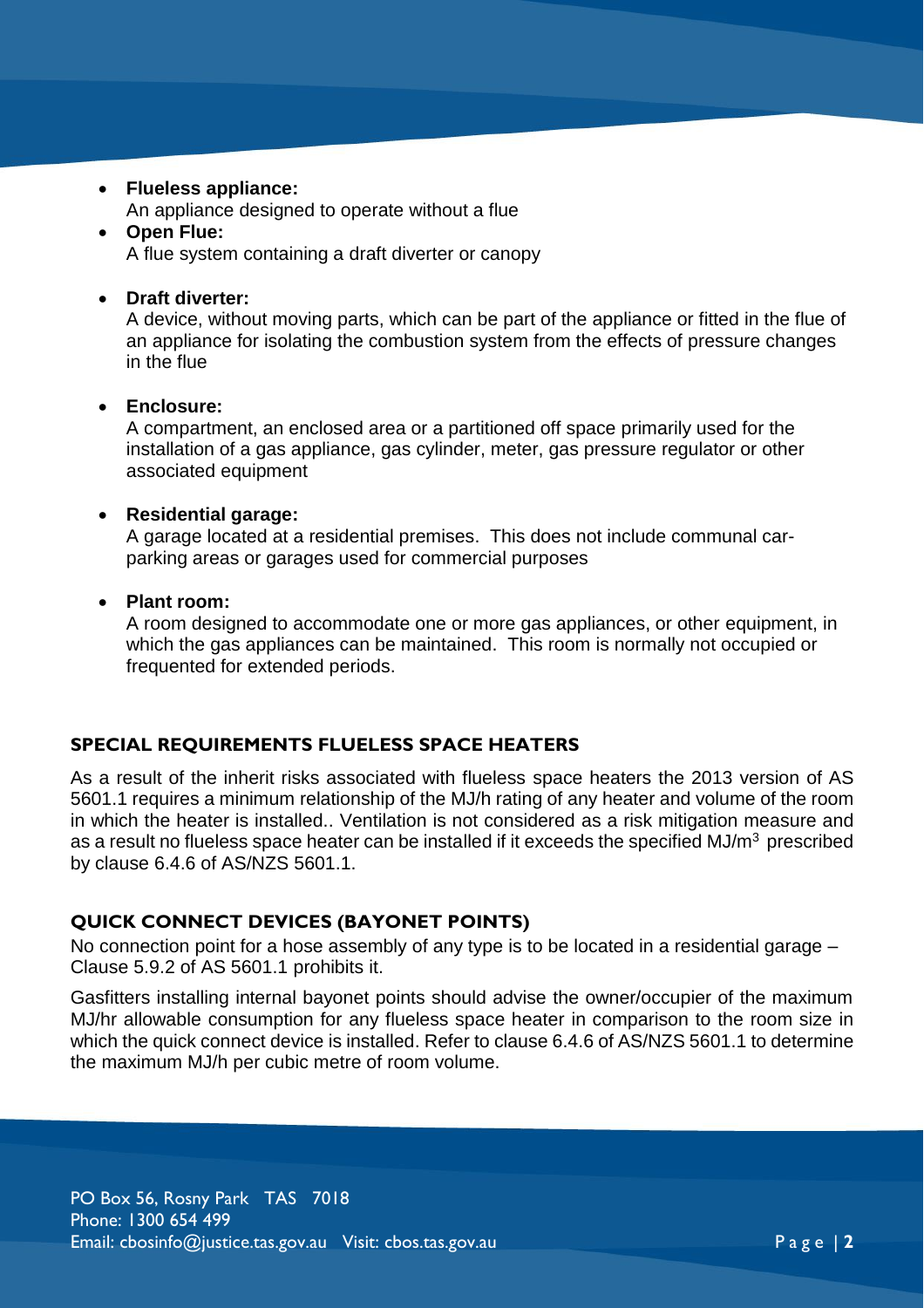Gasfitters should clearly detail on the installation Gas Fitting Notice that is provided to the installation owner and the Director of Gas Safety, the maximum allowable flueless gas heater input and whether they have verbally advised the owner/occupier of this. If there is not enough space on the Gas Fitting Notice to adequately detail the gas fitting works undertaken and advice that was given to the Owner/Occupier, then additional sheets should be attached to the Gas Fitting Notice.

Gasfitters who are unsure of the intended use of the internal bayonet points they are installing should consider the worst case scenario when carrying out the installation – i.e. a 25MJ/h flueless space heater installed at the bayonet point where the space heater is not fitted with a thermostat (0.2 MJ/h/m3 max allowable) in this case the minimum room size is 125m3 (in a house with a standard ceiling height of 2.4m the floor area required would be 7.2m x 7.2m).

#### **SPILLAGE TESTS FOR FLUED APPLIANCES**

In Australia, the energy rating of buildings has resulted in a reduction in adventitious ventilation and this can impact on the operation of *flued and flueless gas appliances.* Appendix R of AS/NZS 5601.1 and AS 4575 Gas Appliances – Servicing Type A appliances places obligations on gasfitters to carry out flue spillage checks. The standards provides details on how to check for spillage of combustion products from flued appliances and also considers the effect of mechanical extraction systems.

The following charts simplify as much as possible the appliance air requirements for gas appliances requirements of Clause 6.4.5 of AS/NZS 5601.1.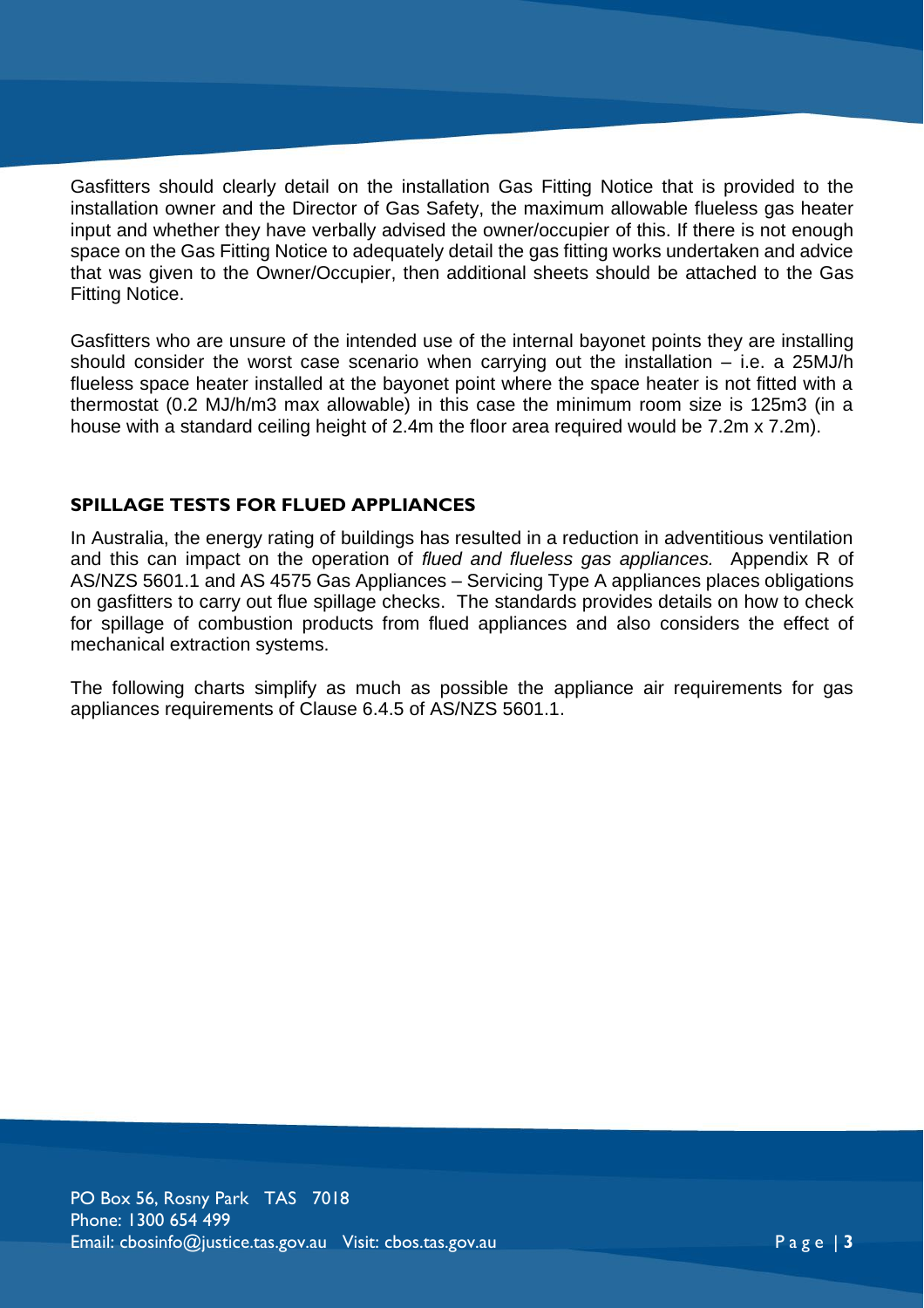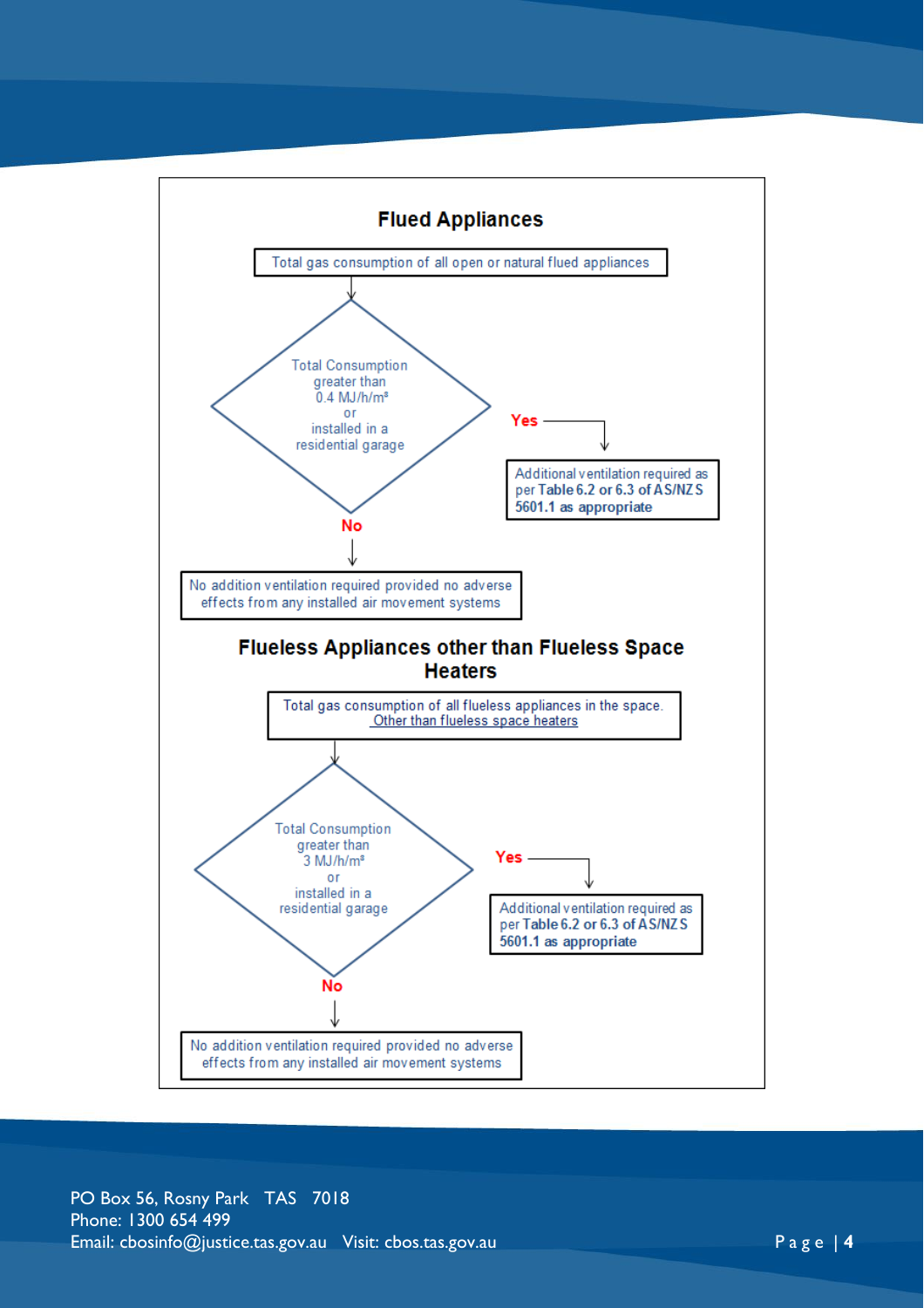